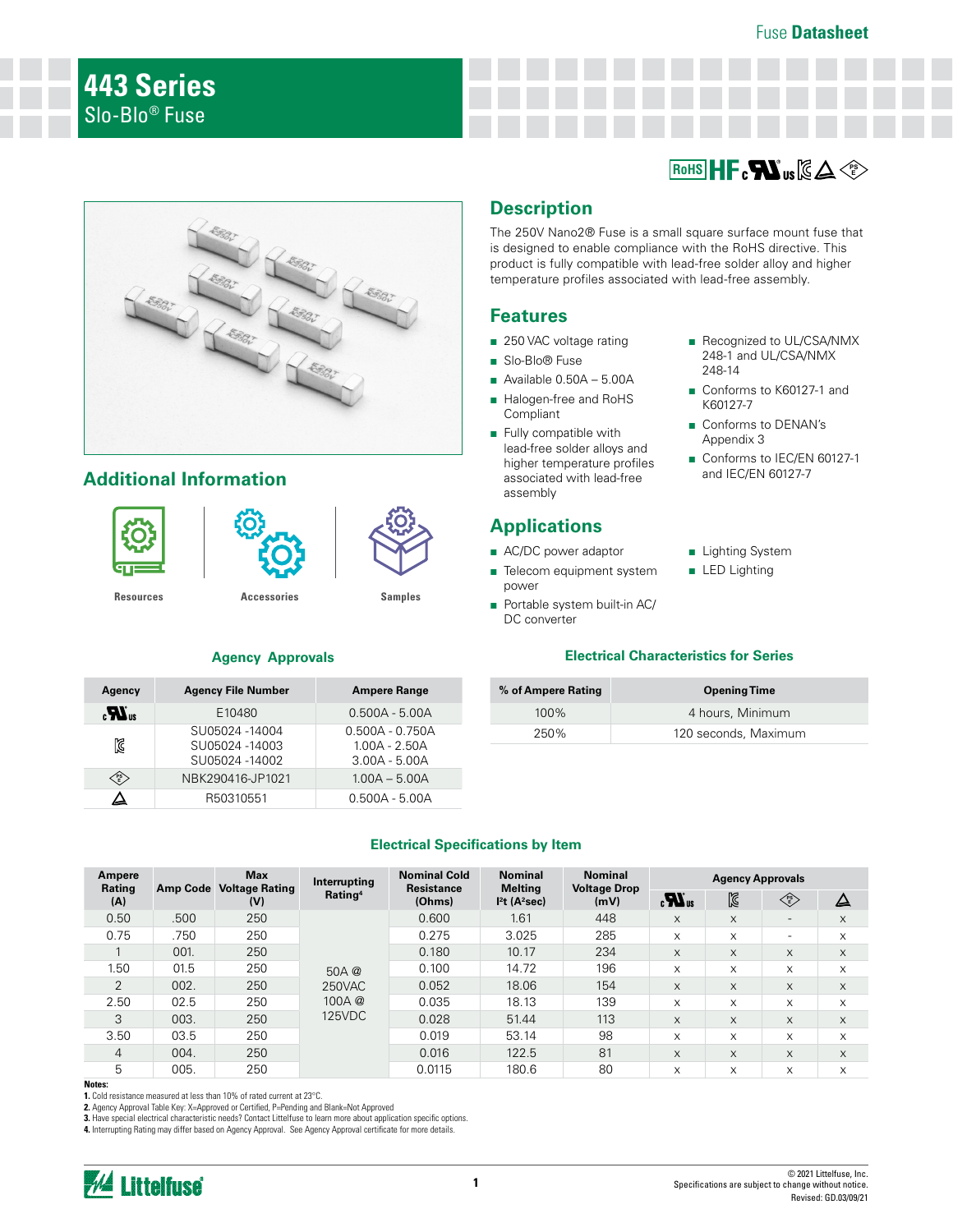

**Temperature Re-rating Curve Average Time Current Curves** 

### **Note:**

**1.** Rerating depicted in this curve is in addition to the standard derating of 25% for continuous operation.



# **Soldering Parameters**

| <b>Reflow Condition</b>                          |                                         |                                   | Pb - Free assembly |  |  |
|--------------------------------------------------|-----------------------------------------|-----------------------------------|--------------------|--|--|
| <b>Pre Heat</b>                                  | - Temperature Min (T <sub>s(min</sub> ) |                                   | $150^{\circ}$ C    |  |  |
|                                                  | - Temperature Max $(T_{s(max)})$        |                                   | $200^{\circ}$ C    |  |  |
|                                                  | - Time (Min to Max) (t)                 |                                   | $60 - 180$ secs    |  |  |
| Average ramp up rate (Liquidus Temp (T,) to peak |                                         |                                   | 5°C/second max.    |  |  |
| $T_{\rm s(max)}$ to $T_{\rm L}$ - Ramp-up Rate   |                                         |                                   | 5°C/second max.    |  |  |
| <b>Reflow</b>                                    | - Temperature $(T_L)$ (Liquidus)        |                                   | $217^{\circ}$ C    |  |  |
|                                                  | - Temperature (t)                       | $60 - 150$ seconds                |                    |  |  |
| Peak Temperature (T <sub>n</sub> )               |                                         |                                   | $260^{+0/-5}$ °C   |  |  |
| Time within 5°C of actual peak Temperature (t)   |                                         |                                   | $20 - 40$ seconds  |  |  |
| <b>Ramp-down Rate</b>                            |                                         |                                   | 5°C/second max.    |  |  |
| Time 25°C to peak Temperature (T <sub>a</sub> )  |                                         |                                   | 8 minutes max.     |  |  |
| Do not exceed                                    |                                         |                                   | $260^{\circ}$ C    |  |  |
|                                                  |                                         | 260°C Peak Temperature, 3 seconds |                    |  |  |
|                                                  | <b>Wave Soldering Parameters</b>        | max.                              |                    |  |  |



*M* Littelfuse